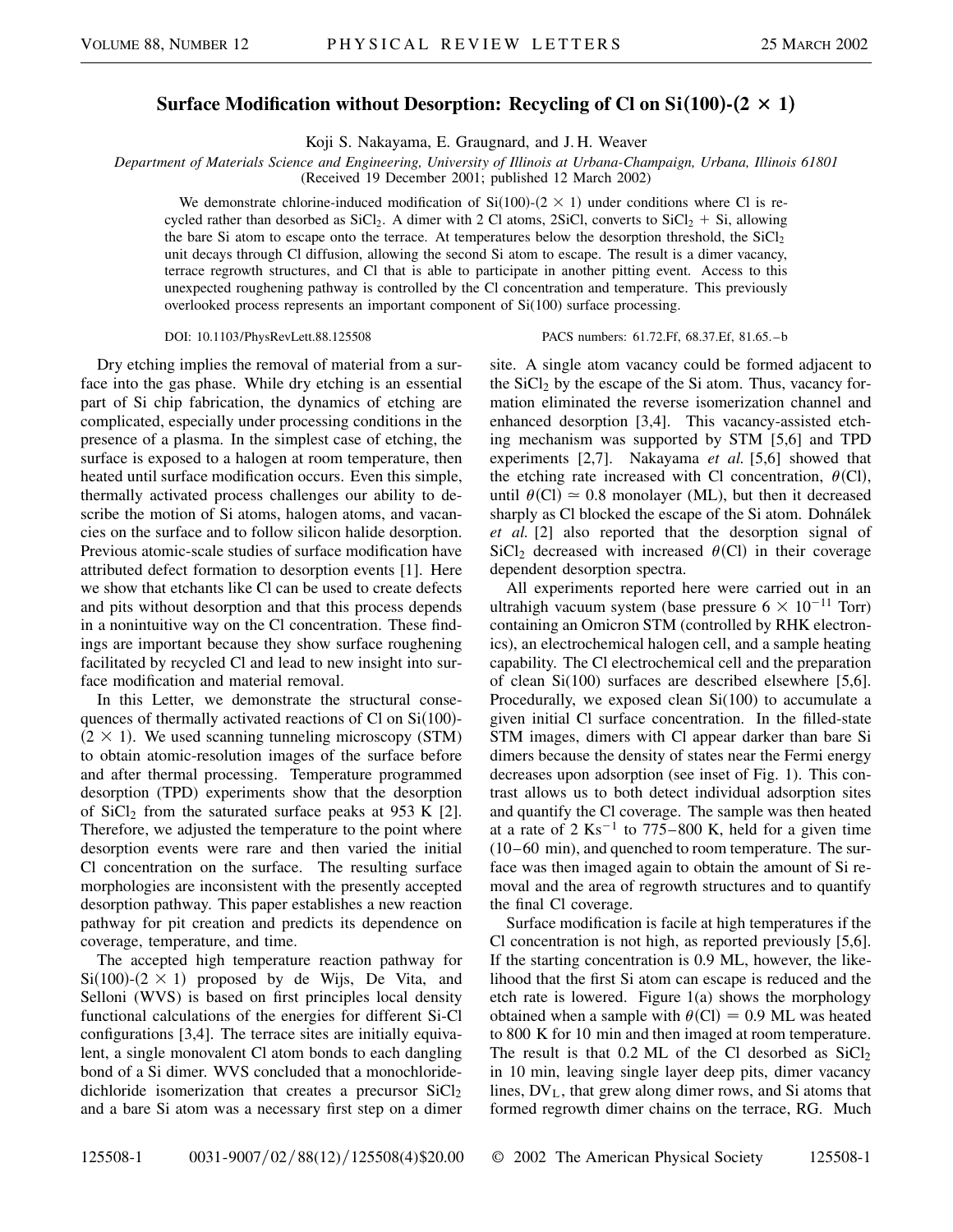

FIG. 1. Room temperature STM images of  $Si(100)$ - $(2 \times 1)$ . (a) A surface with  $\theta$ (Cl) = 0.9 ML was heated to 800 K for 10 min. In the inset, dimers having two protrusions correspond to 2SiCl and the Cl-free Si dimers are brighter (sample bias  $-2.5$  V, tunneling current 30 pA). (b) An equivalent initial surface was heated to 775 K for 10 min. Etching occurs at 800 K, but it is quenched at 775 K because the temperature is too low (minimal desorption) and the surface concentration is high (frustrating the transition to the second well of Fig. 2). A dimer vacancy, DV, a dimer vacancy line,  $DV<sub>L</sub>$ , a regrowth chain, RG, an  $S_A$  step, and a single-layer etch pit are labeled.

less surface modification occurs for an equivalent surface heated to 775 K, as shown in Fig. 1(b), with few dimer vacancy lines and regrowth features. Indeed, the pit density of  $1.2 \times 10^{13}$  cm<sup>-2</sup> compares to  $1.0 \times 10^{13}$  cm<sup>-2</sup> for typical Si(100)-(2  $\times$  1) starting surfaces prepared by thermal treatment. Hence, surface damage is minimized by the combination of high coverage (to prevent the escape of the Si atom) and reduced thermal activation (to minimize desorption).

These results are consistent with the currently accepted model for etching, which is illustrated by the unshaded pathway in Fig. 2. The first few steps of Fig. 2 represent the monochloride-dichloride isomerization pathway from 2SiCl to  $SiCl<sub>2</sub> + Si.$  Previously, this state was thought to yield the gas product,  $SiCl<sub>2</sub>(g)$ , directly from the first well in the potential energy diagram [8]. WVS suggested that the desorption barrier was too high, 3.1 eV, and that  $SiCl<sub>2</sub> + Si$  would decay back to 2SiCl unless the bare Si



FIG. 2. Representation of the potential energy surface for thermally activated material removal and low temperature surface roughening through Cl recycling. The first step, isomerization, produces a Si atom with two dangling bonds, Si, and a Si atom with two Cl adatoms,  $SiCl<sub>2</sub>$ . The second well is reached when Si transfers onto the terrace as  $Si(a)$  by overcoming a modest barrier of  $0.6-1$  eV  $[2-4,10,11]$ . The SiCl<sub>2</sub> unit can desorb or it can decay by Cl transfer to other active sites on the terrace, represented by the branched reaction pathway. If the latter occurs, the second Si atom is ejected. This pathway is evident at low temperature as the Cl is recycled and dimer vacancies and regrowth features appear.

atom escaped onto the terrace to create a single vacancy, SV, and enter the second well in Fig. 2.

The vacancy-assisted mechanism caused a paradigm shift in the way etching was envisioned because vacancy creation replaced desorption as the rate limiting step. As illustrated in Fig. 2, however, we propose an equally important process where dimer vacancies, DVs, could be produced without desorption, i.e., surface pitting without material removal. In Fig. 2, the  $SiCl<sub>2</sub>$  unit in the second well will either desorb or decay by transfer of Cl to unsaturated bonds of nearby Si dimers. If the latter occurred, the system would evolve to the third well, branching from the desorption pathway and ultimately transforming to  $DV + 2SiCl + 2Si(a)$ , where  $Si(a)$  denotes the transferred Si adatom on the terrace. This last configuration differs from the starting configuration because there is a dimer vacancy and the two Si(a) atoms can form regrowth structures. The Cl atoms could start the reaction process again, and the surface quality would deteriorate. However, WVS argued that this branching pathway was negligible because the transfer of Cl from  $SiCl<sub>2</sub>$  to a nearby dimer cost  $\sim$  0.3–0.6 eV and the jump-out rate of the Cl atom is smaller than the jump-in rate [3].

To test whether this new process could, in fact, occur, we dosed a sample with  $\theta$ (Cl) = 0.7 ML then heated it to 775 K for 10 min. The resulting surface after thermal treatment, shown in Fig. 3(a), is inconsistent with the desorption pathway of Fig. 2. The importance of the new pathway is seen in analysis of Fig. 3(a). Counting adsorption sites yields a final Cl coverage of 0.7 ML,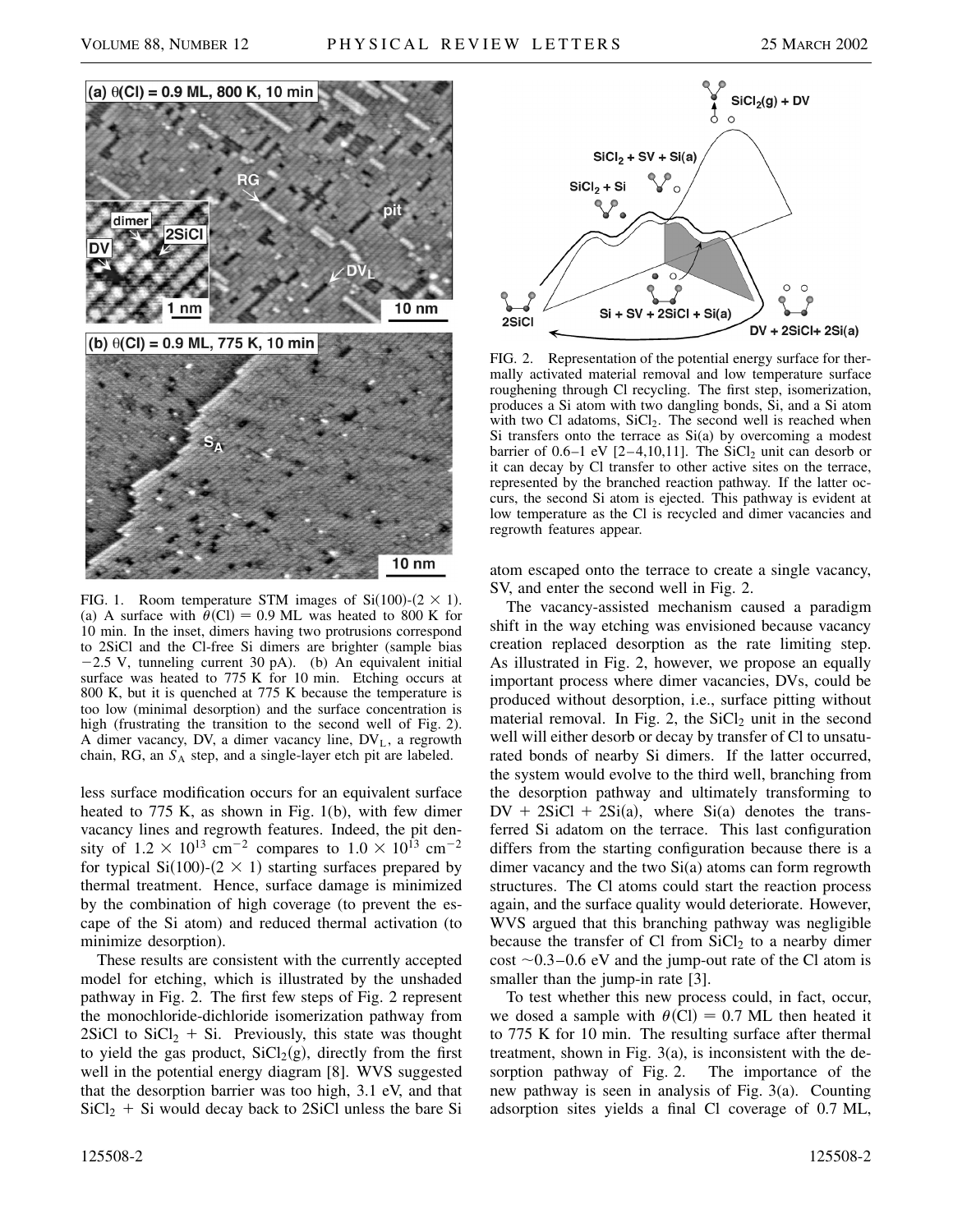

FIG. 3. (a) Filled state image after a surface with  $\theta$ (Cl) = 0.7 ML was heated to 775 K for 10 min. The pits and the regrowth features both amount to 0.1 ML and the Cl concentration did not change. This demonstrates the recycling pathway and the accompanying surface modification. (b) Image for a surface with  $\theta$ (Cl) = 0.7 ML that was heated for 60 min at 775 K to demonstrate that the surface roughens as pits expand and regrowth features grow, with limited  $SiCl<sub>2</sub>$  desorption.

indicating negligible  $SiCl<sub>2</sub>$  desorption, whereas heating an equivalent sample to 800 K reduced the Cl concentration to  $\theta$ (Cl) = 0.5 ML because SiCl<sub>2</sub> desorbed. Thus, by reducing the temperature from 800 to 775 K, we have severely limited access to the desorption branch. Since desorption was negligible, the profound surface modification confirms that the low energy pathway, shaded in Fig. 2, exists and is important. With the terrace having only 0.7 ML of Cl, the  $SiCl_2 + SV + Si(a)$  configuration can decay by transfer of Cl to nearby Si dangling bonds, and SV converts to a DV as the second Si atom moves onto the terrace [9]. Regrowth features up to eight rows wide formed from the large number of released Si atoms, and large pits formed because vacancy diffusion contributed to pit growth. Analysis of Fig. 3(a) shows that the total area of regrowth structures is equal to the area of single-layer-deep pits, namely 0.1 ML, further supporting the absence of desorption from the surface modification process.

A key feature of the new pathway is that Cl atoms are not lost to the gas phase. Instead, after participating in one reaction, they are relocated to another bare dimer, where another reaction occurs and Cl is recycled. Thus, while 2 Cl atoms create only a single DV through the desorption pathway, they can create many DVs through the low energy pathway. To demonstrate the effect of the recycling process, we held a surface with  $\theta$ (Cl) = 0.7 ML at 775 K for 60 min. The resulting surface is shown in the large scan area of Fig. 3(b). Clearly, a more damaged surface was produced even though the initial Cl concentration and the sample temperature were the same as in Fig. 3(a). Even more striking is the fact that the Cl concentration remained unchanged within a few percent, indicating that indeed desorption events are rare at 775 K. This amount of surface modification without loss of Cl could be achieved only by using the Cl atoms more than once. Analysis shows that the large pit in the center of the image crosses 16 rows and is derived from 220 missing dimers, and the second layer pitting is evident. The large regrowth features are derived from  $\sim$  100 Si dimers. Since the amount of regrowth was 0.11 ML and the pit area was 0.15 ML, we conclude that Si atoms can be captured at intrinsic steps like that of Fig. 1(b). Although the time of the heating process was 6 times longer than for the surface in Fig. 3(a), only 50% more pitting was observed. This indicates extensive healing as mobile Si(a) atoms were captured at steps of the evolving pits.

In this Letter, we demonstrated a new low energy pathway for the modification of  $Si(100)$  by Cl. Access to this low energy pathway is strongly dependent on the surface Cl concentration, similar to the desorption pathway. Though not previously considered, this new pathway will contribute to surface modification at higher temperatures as well. This suggests that previous studies of Cl etching of Si(100) will need to be reexamined in order to assess the impact of the low energy pathway on the resulting surface structures. Thus, similar to the discovery that higher Cl concentrations can reduce the etch rate, our results demand a rethinking of atomic scale halogen reactions on  $Si(100)-(2 \times 1)$ with a full incorporation of this new low energy pathway. Furthermore, our results illustrate the importance of STM studies for surface processes since significant surface modification can occur without producing gas phase products. The ability to view the atomic structure of the surface made it possible to find this new reaction pathway.

We thank C. M. Aldao for stimulating discussions. This work was supported by the Army Research Office and the National Science Foundation.

- [1] J. J. Boland and J. H. Weaver, Phys. Today **51**, No. 8, 34 (1998).
- [2] Z. Dohnálek, H. Nishino, N. Kamoshida, and J. T. Yates, Jr., J. Chem. Phys. **110**, 4009 (1999).
- [3] G. A. de Wijs, A. De Vita, and A. Selloni, Phys. Rev. Lett. **78**, 4877 (1997).